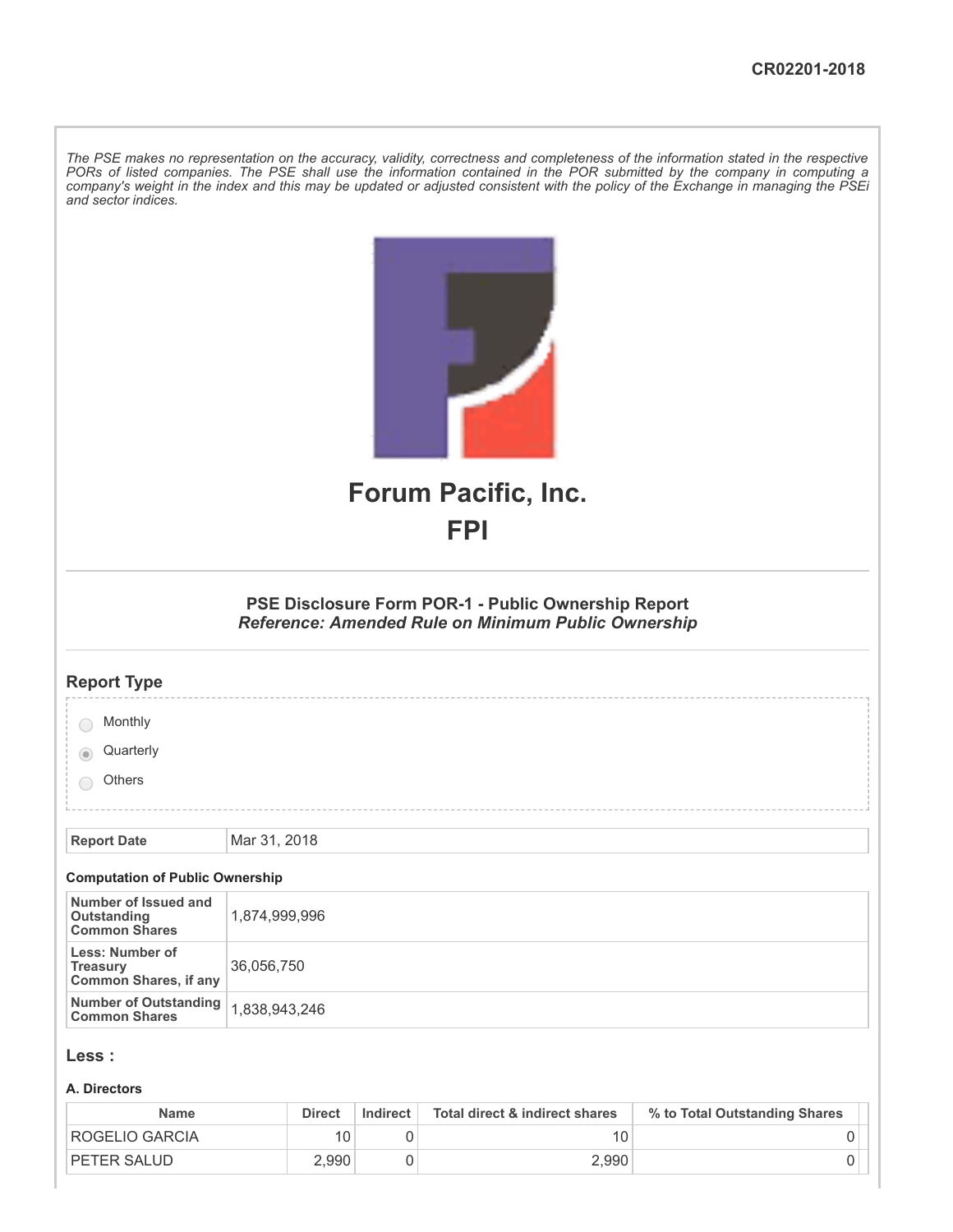| SERGIO ORTIZ-OLUIS, JR.   | 100     | $\mathcal{L}$ | 100     |     |
|---------------------------|---------|---------------|---------|-----|
| <b>KENNETH GATCHALIAN</b> | 100     |               | 100     |     |
| <b>ELVIRA TING</b>        | 400,001 |               | 400,001 | 0.2 |
| LAMBERTO MERCADO, JR.     | 100     |               | 100     |     |
| <b>BYOUNG HYUN SUH</b>    | 1.000   |               | 1,000   |     |
| <b>ARTHUR PONSRAN</b>     |         |               |         |     |
| <b>JOAQUIN OBIETA</b>     |         |               |         |     |
| <b>OMAR GUINOMLA</b>      | 100     | U             | 100     |     |
| RICHARD RICARDO           | 100     | U             | 100     |     |
|                           | 404,503 | 0             | 404,503 | 0.2 |

#### **B. Officers**

| <b>Name</b> | <b>Direct</b> | Indirect | Total direct & indirect shares | % to Total Outstanding Shares |
|-------------|---------------|----------|--------------------------------|-------------------------------|
|             |               |          |                                |                               |
|             |               |          |                                |                               |

## **C. Principal/Substantial Stockholders**

| <b>Name</b>                                 | <b>Direct</b> | Indirect | <b>Total direct &amp; indirect</b><br>shares | % to Total Outstanding<br><b>Shares</b> |
|---------------------------------------------|---------------|----------|----------------------------------------------|-----------------------------------------|
| INTERNATIONAL POLYMER<br><b>CORPORATION</b> | 496,887,494   |          | 496,887,494                                  | 27.02                                   |
| THE WELLEX GROUP, INC.                      | 376,950,000   |          | 376,950,000                                  | 20.49                                   |
|                                             | 873,837,494   | 0        | 873,837,494                                  | 47.51                                   |

## **D. Affiliates**

| <b>Name</b> | <b>Direct</b> | Indirect | Total direct & indirect shares | % to Total Outstanding Shares |
|-------------|---------------|----------|--------------------------------|-------------------------------|
|             |               |          |                                |                               |
|             |               |          |                                |                               |

# **E. Government**

| <b>Name</b> | <b>Direct</b> | Indirect | Total direct & indirect shares | % to Total Outstanding Shares |
|-------------|---------------|----------|--------------------------------|-------------------------------|
|             |               |          |                                |                               |
|             |               |          |                                |                               |

# **F. Banks**

| <b>Name</b> | <b>Direct</b> | Indirect | Total direct & indirect shares | % to Total Outstanding Shares |
|-------------|---------------|----------|--------------------------------|-------------------------------|
|             |               |          |                                |                               |
|             |               |          |                                |                               |

# **G. Employees**

| <b>Name</b> | <b>Direct</b> | Indirect | Total direct & indirect shares | % to Total Outstanding Shares |
|-------------|---------------|----------|--------------------------------|-------------------------------|
|             |               |          |                                |                               |
|             |               |          |                                |                               |

# **H. Lock-Up Shares**

| <b>Name</b> | <b>Direct</b> | Indirect | Total direct & indirect shares | % to Total Outstanding Shares |
|-------------|---------------|----------|--------------------------------|-------------------------------|
|             |               |          |                                |                               |
|             |               |          |                                |                               |

### **I. Others**

| <b>Name</b> | <b>Direct</b> | Indirect | Total direct & indirect shares | % to Total Outstanding Shares |
|-------------|---------------|----------|--------------------------------|-------------------------------|
|             |               |          |                                |                               |